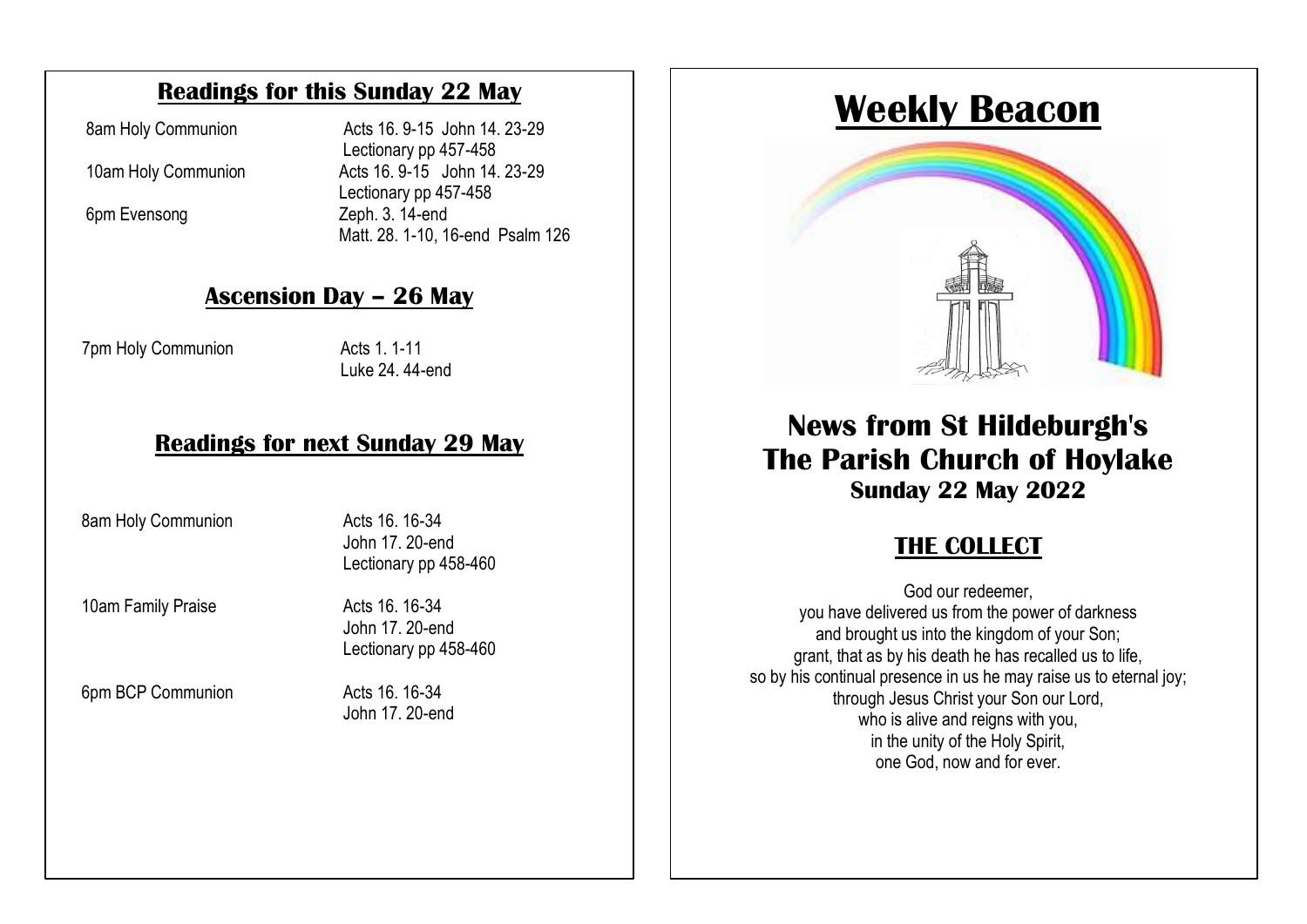**Funerals**

**23 May 2022 – John Crockatt** St Hildeburgh's at 2pm followed by burial at Frankby Cemetery

**6 June 2022 – Norma Elizabeth Bird** St Hildeburgh's at 10.30am Landican Crematorium at 11.30am

> **9 June 2022 – Thomas Singleton** Landican Crematorium at 2pm

**14 June 2022 – Barbara Ross** St Hildeburgh's at 1pm Landican Crematorium at 2pm

#### **Baptisms**

22 May at 11.45am – Lily Lorraine Rose Hurley

22 May at 11.45am - Sophie Loraine Dommershuizen 29 May 2022 at 10am – Tallulah Belle Curtis

### **Wedding**

28 May 2022 at 1pm – James Geoffrey Michael Broadhead and Rebecca Emma Gibson

#### *Liz Ardus writes:*

**Parish Register** Two lovely visitors in St Hildeburgh's grounds today.



*Quack Quack!*

*(Thursday 12th May)*

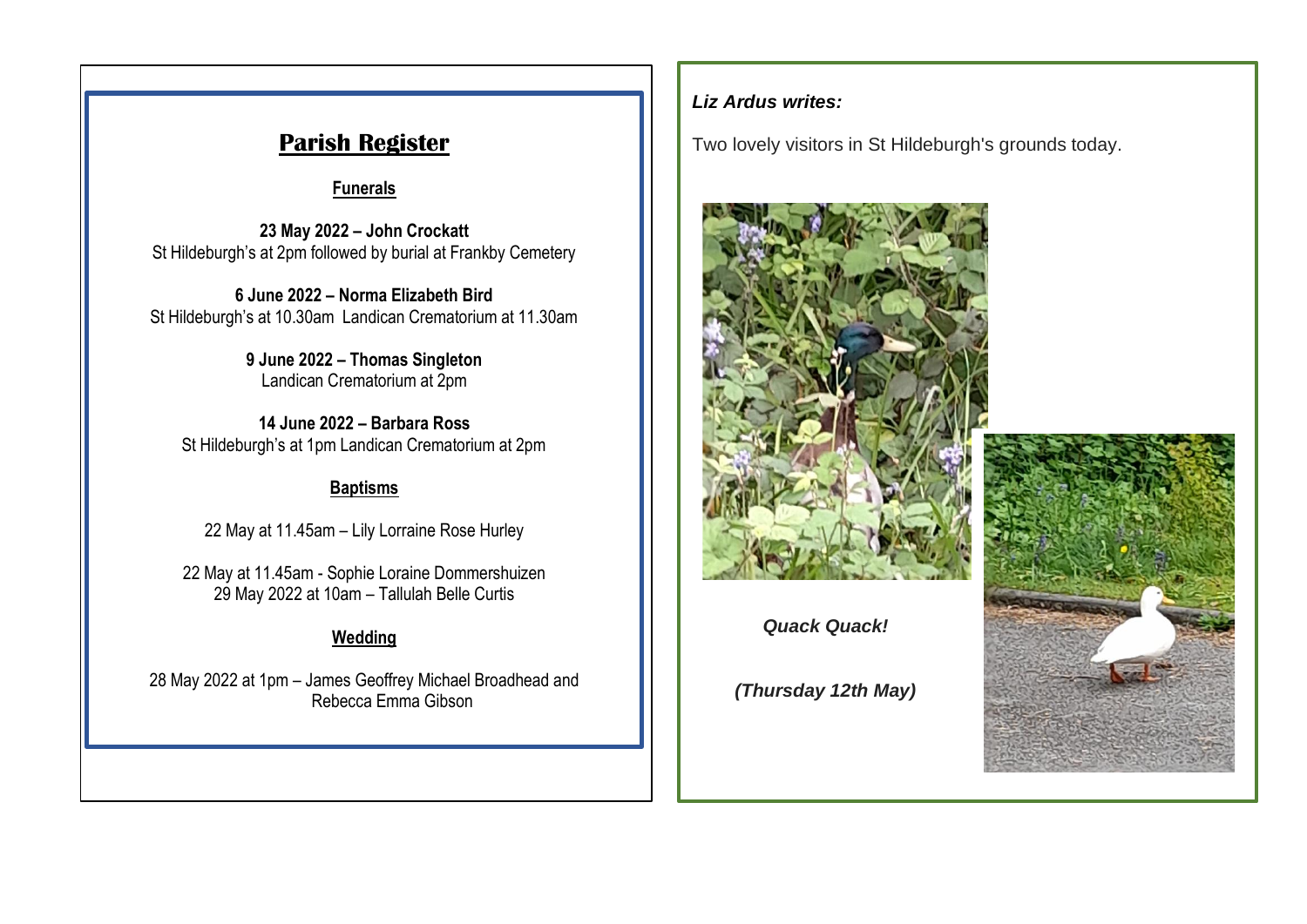#### **PRAYER VIGIL FOR UKRAINE**



#### **Revd Paul holds a Prayer Vigil in church each Tuesday from 6pm to 6.30pm.**

This is a quiet space of prayer and contemplative music. During this time together candles may be lit in the Lady Chapel. All are welcome.

#### **CHILDRENS SOCIETY BOXES**

It's that time again for everyone that has a Children's Society Box to bring it back to church so it can be emptied, and the proceeds sent off to the charity Please leave your box at the back of church. Thank you. Jane

## **The Queen's Platinum Jubilee Celebration At St Hildeburgh's**

A fancy dress celebration BBQ in the church grounds on



**Saturday 11 June 2022 11am to 1pm**



Burgers, hot dogs and a vegetarian option as well as delicious cakes!

> Tea and coffee will be provided but please bring your own drinks.

> > Fundraising raffle

A prize each for the best fancy dressed adult and child

Payment by donation

*To help with catering please add your name to the sign-up list at the back of church.*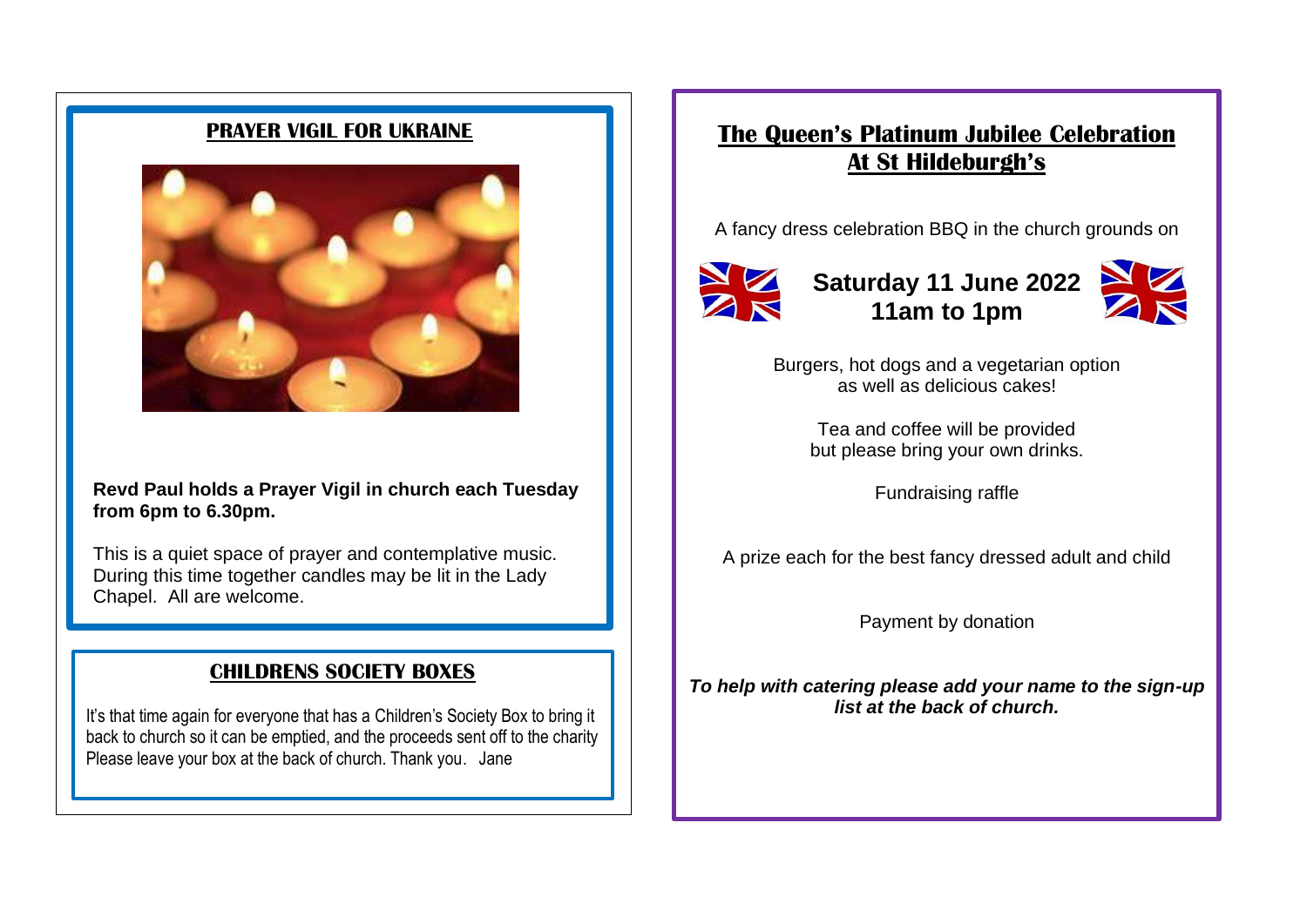#### **FLOWER OF THE WEEK : Forget -Me -Nots**

#### **104th in a series**

#### *Text and photographs by Peter Surridge.*

Forget-me-nots are an indispensable part of the spring bedding scene. They produce clusters of small flowers with a yellow eye, mainly sky -blue but also darker blue, white or pink. Their pale blue haze of flowers looks especially appealing around evergreen shrubs and beneath taller flowers (pictured). They are good in informal situations or in semi -formal plantings. In a symmetrical bed they can look marvellous – like a pool with tulips towering above them – and are also excellent for early container displays. The garden varieties of forget -me -not are hybrids of *Myosotis alpestris* (pictured) and *Myosotis sylvatica*, both European species. Their name comes from the Greek *mys*, for mouse, and *ous*, for ear – describing the short, pointed "mouse -ear" leaves.

Forget -me -nots are biennial. Sow them outdoors in a nursery bed in late May or June, move the plants to their final places in autumn, planting them 15cm (6in) apart, and they'll flower for several weeks in late spring. If you want them in the same place year after year, simply allow the flowers to run to seed and they'll produce numerous seedlings. Thin these in autumn to 15cm and the show will go on the following year. They grow well in any reasonable soil, in sun or light shade and have no significant pest or disease problems.

For bedding and patios, a wide selection of *Myosotis sylvatica* varieties are available. The Ball series are 15cm (6in) tall and compact – Blue Ball has azure flowers and Snowball is white. For a compact pink variety, choose Pompadour or the even smaller Victoria Rose. One of the best is Ultramarine, with deep indigo blooms. Among taller kinds, 25cm -30cm (10in -12in), there are Blue Basket, with deeper blue flowers, and Music, which has very large, bright blooms.





Left: *Myosotis alpestris*.

Below: An under -planting of forget -me -nots enhances a tulip border.

Other species include the water forget-me-not, *Myosotis palustris*, for growing at pond edges and producing sparser flowers in late spring.